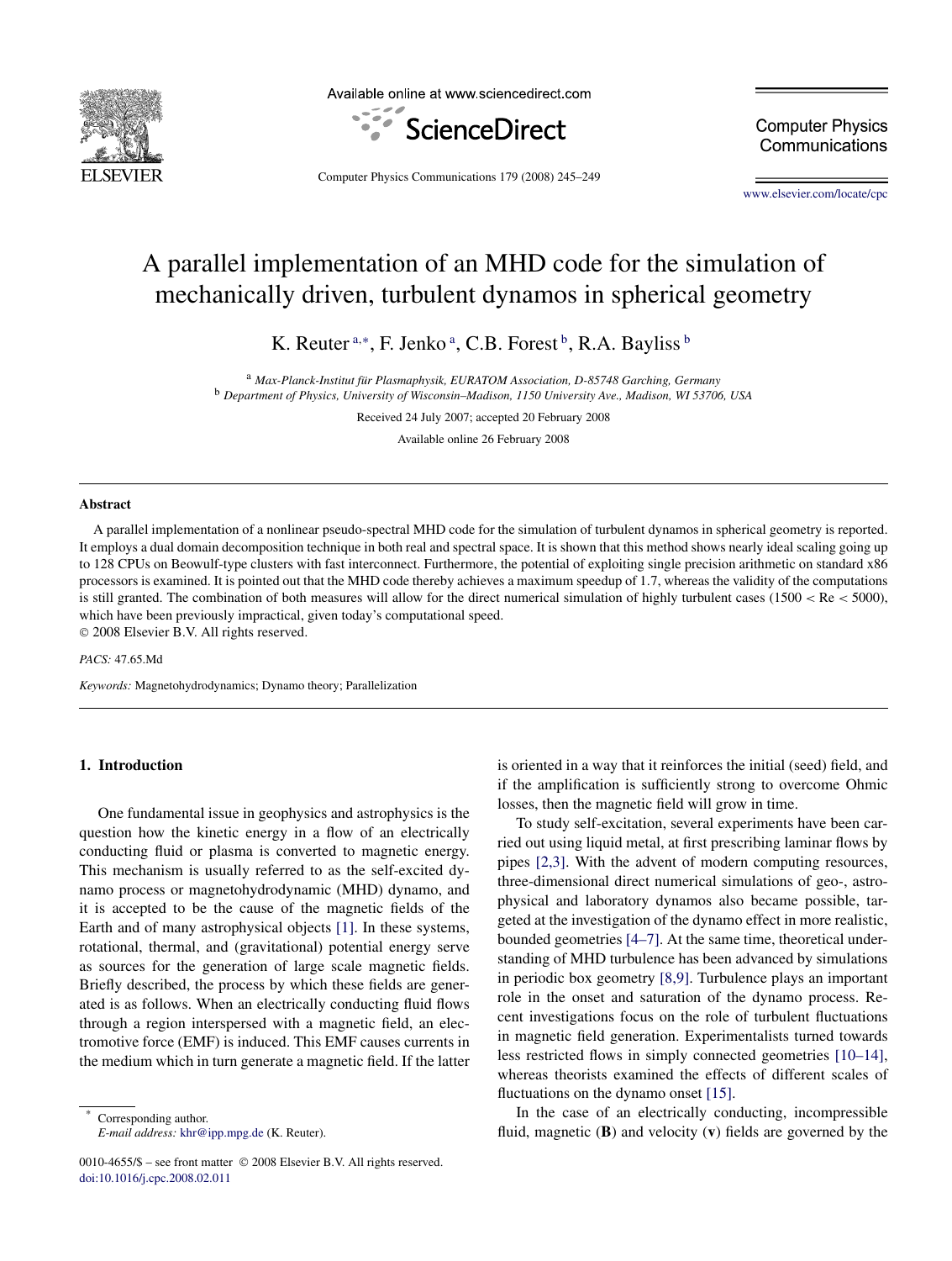<span id="page-1-0"></span>following MHD equations

$$
\frac{\partial \mathbf{B}}{\partial t} = \nabla \times \mathbf{v} \times \mathbf{B} + \frac{1}{\mu_0 \sigma} \nabla^2 \mathbf{B},\tag{1}
$$

$$
\rho \frac{\partial \mathbf{v}}{\partial t} + \rho (\mathbf{v} \cdot \nabla) \mathbf{v} = \mathbf{j} \times \mathbf{B} + \rho \nu \nabla^2 \mathbf{v} - \nabla p + \mathbf{F},
$$
 (2)

$$
\nabla \cdot \mathbf{B} = \nabla \cdot \mathbf{v} = 0,\tag{3}
$$

where  $\sigma$  is the conductivity,  $\rho$  is the mass density,  $\nu$  is the viscosity, *p* is the pressure, **j** =  $\mu_0^{-1} \nabla \times \mathbf{B}$  is the current density, and **F** is a driving term. Eqs.  $(1)$ – $(3)$  constitute a nonlinear system of partial differential equations which can only be tackled numerically. Fluid turbulence is governed by the Reynolds number  $Re = LV/v$ , while magnetic self-excitation is in addition governed by the magnetic Reynolds number  $Rm = \mu_0 \sigma LV$ , where *L* (*V*) is a characteristic length (velocity) of the system. Magnetic field generation can occur if the condition  $Rm > Rm_{crit}$  is satisfied, where  $Rm_{crit}$  is a threshold which depends on the flow geometry as well as on the level of turbulent fluctuations expressed by Re. To find and explain the shape of the curve Rm<sub>crit</sub>(Re) is an active field of research in theory and of practical relevance for magnetic field generation in laboratory experiments [\[16\].](#page-4-0)

A pseudo-spectral code which solves the MHD equations in the spherical geometry of an impeller-driven liquid metal dynamo experiment was developed at the University of Wisconsin–Madison [\[16\].](#page-4-0) Using the MHD code, a parameter scan in Re–Rm space is currently performed to shed light on the dynamo threshold. The program was initially designed to run on a single processor which limited turbulent simulations to Re *<* 1500, given today's computational speed. In the experiment using liquid sodium, the magnetic Reynolds number is of the order  $\sim 10^2$ , whereas the Reynolds number is of the order  $\sim$ 10<sup>7</sup> [\[11\].](#page-4-0) While the magnetic field can be resolved well, fluid turbulence at such high Re is far beyond the scope of direct numerical simulations. Considering Kolmogorov's theory of turbulence, it can be estimated that the required number of grid points scales like  $\text{Re}^{9/4}$  [\[17\].](#page-4-0) However, by choosing  $\text{Re} \gg \text{Rm}$ in the simulations it is possible to asymptotically capture the dominant effects the turbulence has on the magnetic field, giving a unique opportunity to compare MHD simulations with experiments.

In this paper, we report the parallelization of the code using a domain decomposition technique in real and spectral space. Furthermore, we show that a significant speedup is gained by using IEEE single precision arithmetic, without affecting the validity of the computations. The combination of both measures permits the numerical exploration of the regime 1500 *<* Re *<* 5000. The method presented here is of potential use to speed up similar pseudo-spectral codes.

This paper is organized as follows. In Section 2, a brief review of the mathematical/physical model is given, as it is implemented in the code. In Section [3,](#page-2-0) the parallelization strategy is discussed. The potential gain of using single precision arithmetic in the code is discussed in Section [4.](#page-2-0) The benefit of both measures is quantified in terms of scaling tests in Section [5.](#page-2-0) Finally, Section [6](#page-4-0) closes with a summary.

## **2. Mathematical/physical model**

In order to substantiate the parallelization strategy presented in the next section, we give an abridgment of the physical model and the numerical method. In a spherical geometry, it is favorable to split magnetic and velocity fields into poloidal and toroidal components of the form

$$
\mathbf{v} = \nabla \times \nabla \times s\mathbf{r} + \nabla \times t\mathbf{r},\tag{4}
$$

$$
\mathbf{B} = \nabla \times \nabla \times S\mathbf{r} + \nabla \times T\mathbf{r},\tag{5}
$$

where *s*, *t* and *S*, *T* are complex scalar functions of the coordinates  $r$ ,  $\theta$  and  $\phi$  [\[18\].](#page-4-0) One advantage of this representation is that the curl of a vector field effectively reduces to a Laplacian applied to its poloidal scalar function. One easily derives from Eq. (4) that the vorticity reads

$$
\boldsymbol{\omega} = \nabla \times \nabla \times t\mathbf{r} + \nabla \times (-\nabla^2 s)\mathbf{r}.
$$
 (6)

The scalar functions are expanded in normalized spherical harmonics  $Y_{l,m}(\theta, \phi)$ , the analogue of a Fourier decomposition on the surface of a sphere. Taking the curl of Eq. (2) and substituting Eq. (4) gives two equations which govern the temporal evolution of the radial parts  $s_{l,m}(r,t)$  and  $t_{l,m}(r,t)$  for each mode *l,m*. In a dimensionless form, they read

$$
\left(\frac{\partial}{\partial \tau} + \frac{\text{Rm}_0}{\text{Re}_0} \nabla^2\right) \nabla^2 s = \text{Rm}_0[G]_T + [\nabla \times \mathbf{F}]_T,\tag{7}
$$

$$
\left(\frac{\partial}{\partial \tau} - \frac{\text{Rm}_0}{\text{Re}_0} \nabla^2\right) t = \text{Rm}_0[G]_S + [\nabla \times \mathbf{F}]_S,\tag{8}
$$

where  $\tau$  is the time variable, G is the sum of the nonlinear advection term and the Lorentz force, and the subscripts "*S*" and "*T*" signify the corresponding poloidal and toroidal scalar functions. The driving term **F** models the counter-rotating impellers as they are used in the Madison Dynamo Experiment. Applying the same method on Eq. (1), evolution equations for the magnetic scalars *S* and *T* are obtained. For further details, as well as for a discussion of boundary conditions the reader is referred to [\[16\].](#page-4-0)

Radial derivatives of fourth-order accuracy are computed in terms of finite differences on a non-uniform radial grid, which allows mesh packing near the outer boundary. The nonlinear terms *G* are evaluated using a pseudo-spectral method. This approach requires efficient routines which convert vector fields from real space to spectral space, and vice versa. Aliasing error is avoided in a standard way by truncating the upper third of the spectrum. The number of spectral modes is given by the equation  $n = (l + 1)(l + 2)/2$ , where *l* is chosen as 2/3 of the number of points in poloidal direction for dealisaing reasons. Despite the fact that more than 75% of the computational time is used for these spectral transforms, the pseudospectral method pays off in terms of simplicity. Explicit second-order Adams– Bashforth predictor–corrector steps are used to advance the nonlinear terms, whereas the implicit Crank–Nicolson method is used to compute the temporal evolution of the linear terms. The latter requires the solution of linear band-diagonal systems of equations, the corresponding coefficient matrices are constructed from the discretized form of the differential operators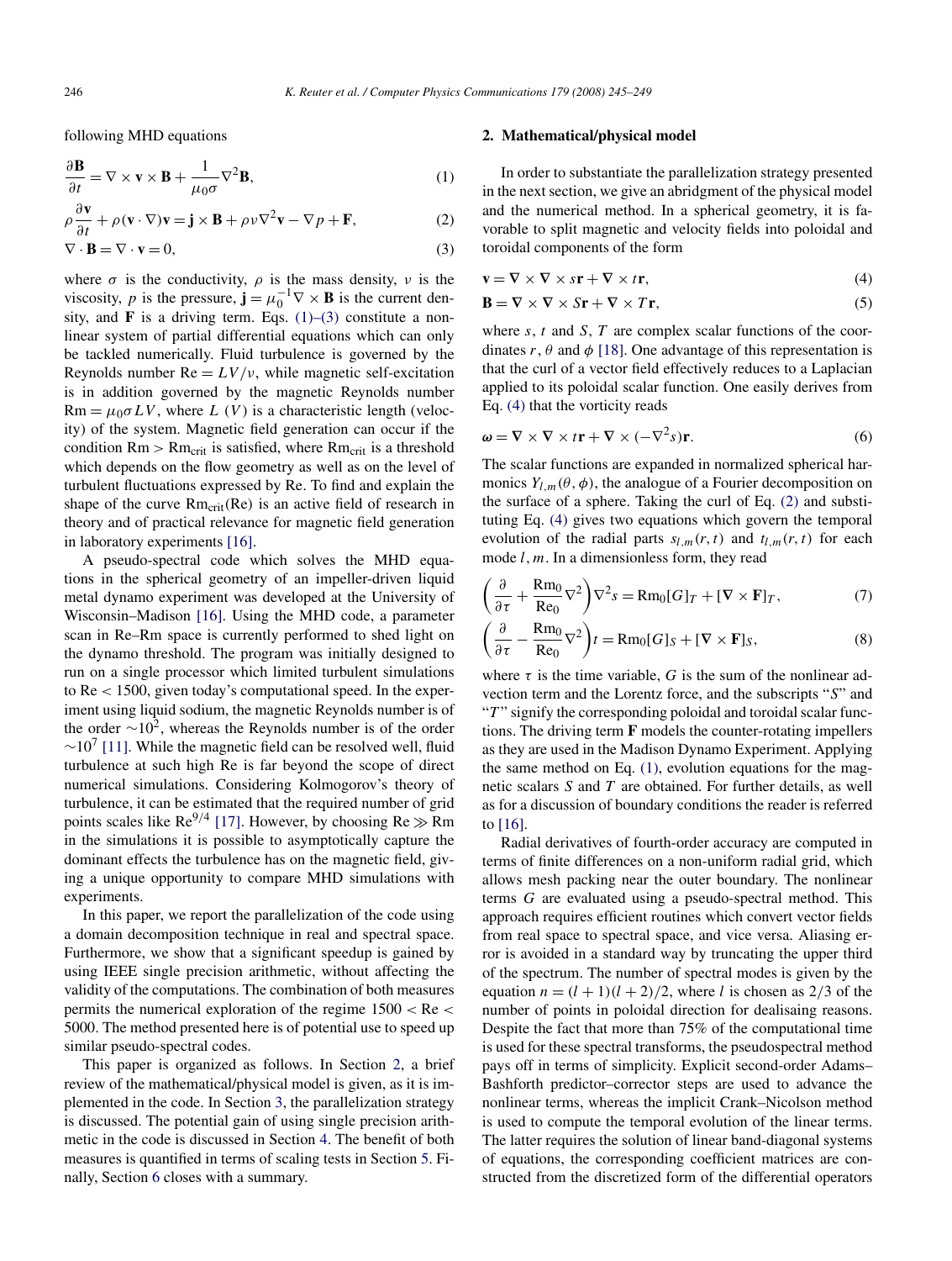<span id="page-2-0"></span>on the left-hand side of Eqs. [\(7\) and \(8\),](#page-1-0) analogously for the equations which govern the magnetic field in terms of *S* and *T* . Since these matrices only change during runtime when the time step has to be reduced, they are precomputed and stored. To check the validity of the simulation, the balance of power is computed, which monitors the energy flow between the velocity field and the magnetic field.

#### **3. Parallelization strategy**

The geometry of the problem suggests a radial domain decomposition into spherical shells which are distributed across nodes. Computations are performed at the discrete radii in parallel, either in real space for all discrete angles  $\theta$  and  $\phi$ , or in spectral space for all modes *l, m.* The spectral transforms operate independently in radial direction, and thus are parallelized easily. To satisfy the requirements of the fourth-order radial derivatives, ghost cells with a width of 2 points have to be kept up to date at the domain boundaries. Thus, the right-hand side of the discretized form of Eqs. [\(7\) and \(8\)](#page-1-0) can be computed using the radial decomposition.

However, the implicit Crank–Nicolson method demands a full radial range of points for each spectral mode. This requirement is contrary to the domain decomposition in real space, but at the same time particularly suitable for a second decomposition in spectral space. To connect both decompositions, global transposes of arrays which contain the right-hand side of the discretized form of Eqs. [\(7\) and \(8\)](#page-1-0) are needed. The approach was implemented using the Message Passing Interface (MPI). Despite the fact that the global matrix transposes require expensive all-to-all communication, this method proves proper scaling on Beowulf-type clusters with fast interconnect, as it is shown in Section 5.

## **4. Exploiting single precision arithmetic**

Some of the recent microprocessors perform significantly better in IEEE single precision arithmetic than they do in double precision. Examples include Intel's Pentium IV and AMD's Opteron processors which achieve twice the theoretical peak performance in single precision compared to double precision, provided that Streaming SIMD Extensions (SSE2) are used [\[19\].](#page-4-0) These CPUs are widely found in Beowulf-type clusters, which makes it an interesting feature to exploit. IBM's Cell architecture is even 10 times faster in single precision, whereas certain 64-bit microprocessors like the IBM POWER series or Intel's Itanium 2 do not profit from single precision arithmetic [\[20\].](#page-4-0) Apart from architecture-specific aspects, single precision arithmetic halves memory consumption compared to double precision, thus improves caching and effectively doubles bandwidth associated with I/O and inter-process communication in parallel computing.

However, only certain classes of scientific codes are suitable for operation in reduced precision. The present MHD code falls into that category. The dynamics of nonlinear systems, like the MHD dynamo, are sensitive to initial conditions, a property which is usually referred to as deterministic chaos. A numerical simulation intrinsically works with a limited number of decimal places, thus permanently introducing numerical errors due to truncation. Consequently, time traces during turbulent phases in nonlinear MHD simulations have to be considered in terms of averages. While time traces may differ significantly regarding their short-term characteristics, averages of the system's dynamical variables over a comparable and sufficiently long phase should be independent of the precision used in the simulation.

Originally, the code had been designed to operate in double precision. It was successfully adapted to run in single precision arithmetic, except for one critical region which demands double precision for reasons of numerical stability. This critical region restricts itself to the call of a library routine which solves the band-diagonal systems during the Crank–Nicolson steps, and is now fixed to double precision in the implementation. Overall, the desired mode can be chosen at compile time, provided that suitable numerical libraries are supplied.

## **5. Numerical results**

## *5.1. Single vs. double precision arithmetic*

To justify the use of single precision, identical test cases were computed in both precisions, and the results were compared subsequently. As an example, time traces depicting the magnetic energy and the maximum velocity during a dynamo onset are shown in [Fig. 1.](#page-3-0) While the graphs differ during the initial nonlinear phase due to the effects mentioned above, one finds that the system reaches its quasi-stationary state at the same level. In the run which uses single precision the dynamo onset takes place slightly earlier. Averaging over the interval between 2*.*5 and 5*.*0, the periodic time of the oscillations is in both cases 0*.*262, rounded to three decimal places. The average amplitude of the magnetic energy is 0*.*182 (sp), and 0*.*183 (dp), respectively. These numbers show that it is legitimate to speed-up simulations by exploiting single precision arithmetic, especially during the time-consuming exploration of Re–Rmspace, where the question is if self-excitation occurs at all. The physical process which is shown in [Fig. 1](#page-3-0) is briefly explained as follows. During the initial phase, the fluid is driven to a turbulent flow, only a weak seed magnetic field is present, which is of the order  $10^{-6}$  in terms of the magnetic energy. The velocity field allows the growth of magnetic eigenmodes, which rise exponentially at first and then nonlinearly saturate. At this point the magnetic field reacts back on the velocity field and suppresses the turbulence.

[Fig. 2](#page-3-0) shows the dependence of the observed speedup on the grid size, measured with 2 processes on a single 2-way Pentium IV node. At a coarse resolution of  $50 \times 09 \times 18$ points (where  $N_r \times N_\theta \times N_\phi$  characterizes the spherical grid), a small speedup around 1*.*2 is achieved. When the resolution is successively increased, the speedup also goes up. At  $350 \times 16 \times 32$  points, a maximum speedup of 1.72 is measured. Going to higher resolutions reduces the observed speedup. At  $400 \times 24 \times 48$  points, it is still at a significant level around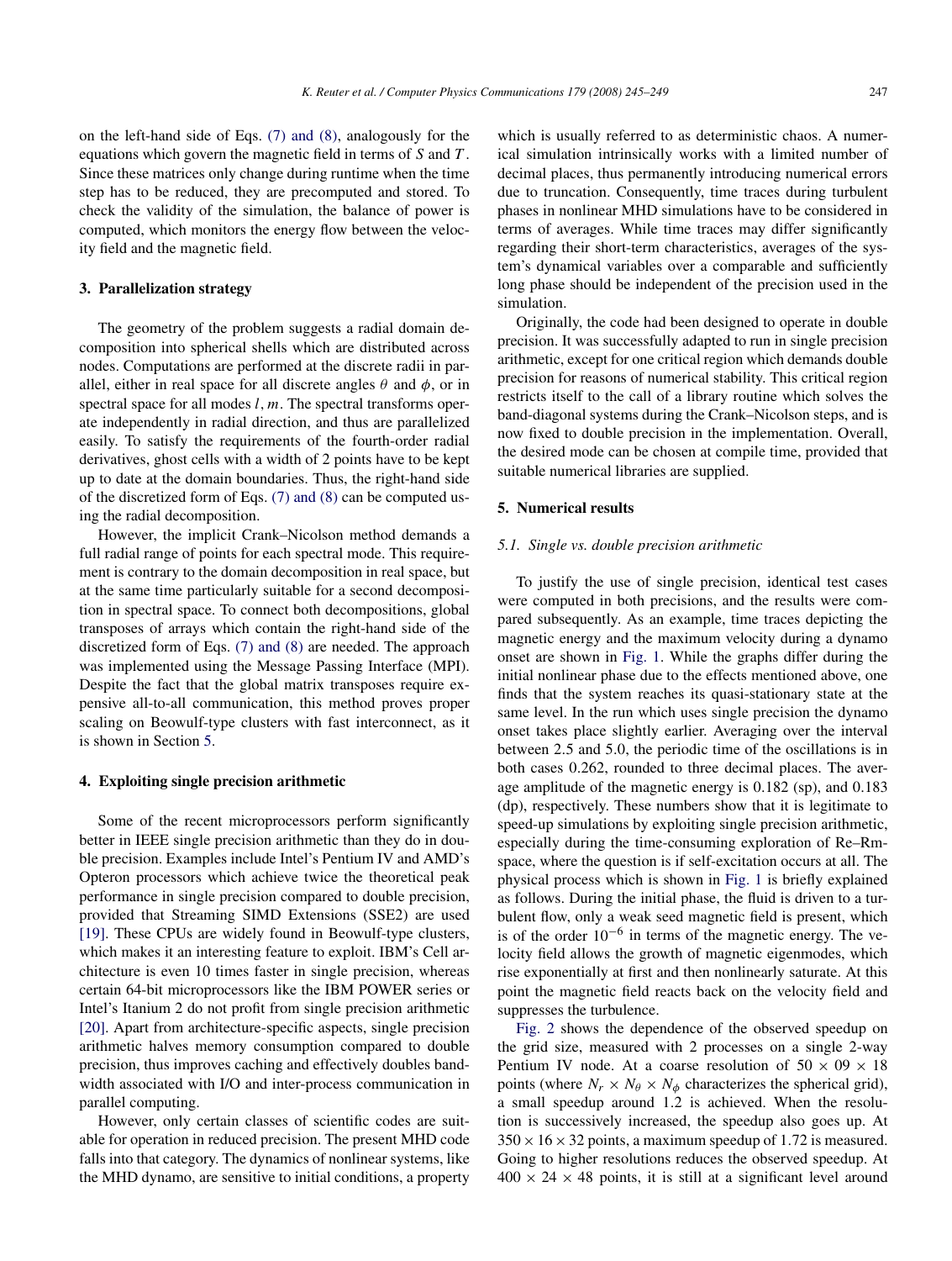<span id="page-3-0"></span>

Fig. 1. Simulation of a dynamo onset using single and double precision, respectively, for an identical test case (Re  $\approx$  520, Rm  $\approx$  205). The observed speedup is  $T_{\text{dn}}/T_{\text{SD}} \approx 1.69$ .



Fig. 2. Observed speedup against number of radial points, gained by exploiting single precision arithmetic on a 2-way Intel Pentium IV node. Angular mesh sizes are as indicated.

1*.*5. This behavior is likely to be caused by CPU cache effects. At low resolutions, both cases show proper cache usage, which makes the advantage of single precision marginal. An increase of the resolution leads to the situation, where arrays involved in at least a part of the computations still fit into the cache in single precision, while in double precision cache memory is already exceeded. At even finer resolutions, array sizes reach the cache size in both cases, which leads to the observed decrease of the speedup. These numbers can be taken as guiding values to optimize the size of domains in parallel computing. However, they vary between different types of CPUs.

#### *5.2. Parallel computations*

The parallel code was first benchmarked on a standard Linux cluster with 2-way Intel Pentium IV nodes, connected via Gigabit Ethernet. While the speedup is nearly ideal going from 1 to 2 processors on a single node, it breaks down dramatically when more than one node is used. This is mainly to be caused by the relatively slow interconnect in combination with



Fig. 3. Weak scaling of the parallel code in 4 different cases. In addition to the grid resolution in real space, the degree *l* of the spherical harmonics used in the transforms is given in parentheses. The number of radial gridpoints is increased linearly.



Fig. 4. Parallel efficiency of the code in the cases presented in Fig. 3.

the global matrix transpose which implies expensive all-to-all communication, as it can be shown by measurement. On one processor without the transpose, the Crank–Nicolson steps take about 10% of overall runtime, as it was measured in a test run at  $400 \times 32 \times 64$  grid points. Going to 2 CPUs, this proportion is 13%, whereas it rises to 45% (65%, 71%) with 4 (8, 16) processors. To allow for better performance on Beowulf-type clusters with slow interconnect, a change from the Crank–Nicolson method to a fully explicit scheme should be considered.

In addition, the scaling of the parallel code was examined on a Linux cluster with 8 Intel Xeon CPUs per node and Infini-Band interconnect. Consequently, we have rescaled the measurements presented below in the way that 8 CPUs correspond to a speedup of 8, and an efficiency of 1. Fig. 3 shows the scaled speedup (weak scaling) where the resolution is increased linearly with the number of CPUs. It is defined in the standard way as  $S = Pt(N_0, 1)/t(PN_0, P)$ , where *P* is the number of CPUs in use,  $N_0$  is the base grid resolution and  $t$  is the wallclock time. Four test cases are examined, where the resolution and also the degree *l* of the spherical harmonics is given in Fig. 3. Fig. 4 shows the corresponding parallel efficiency